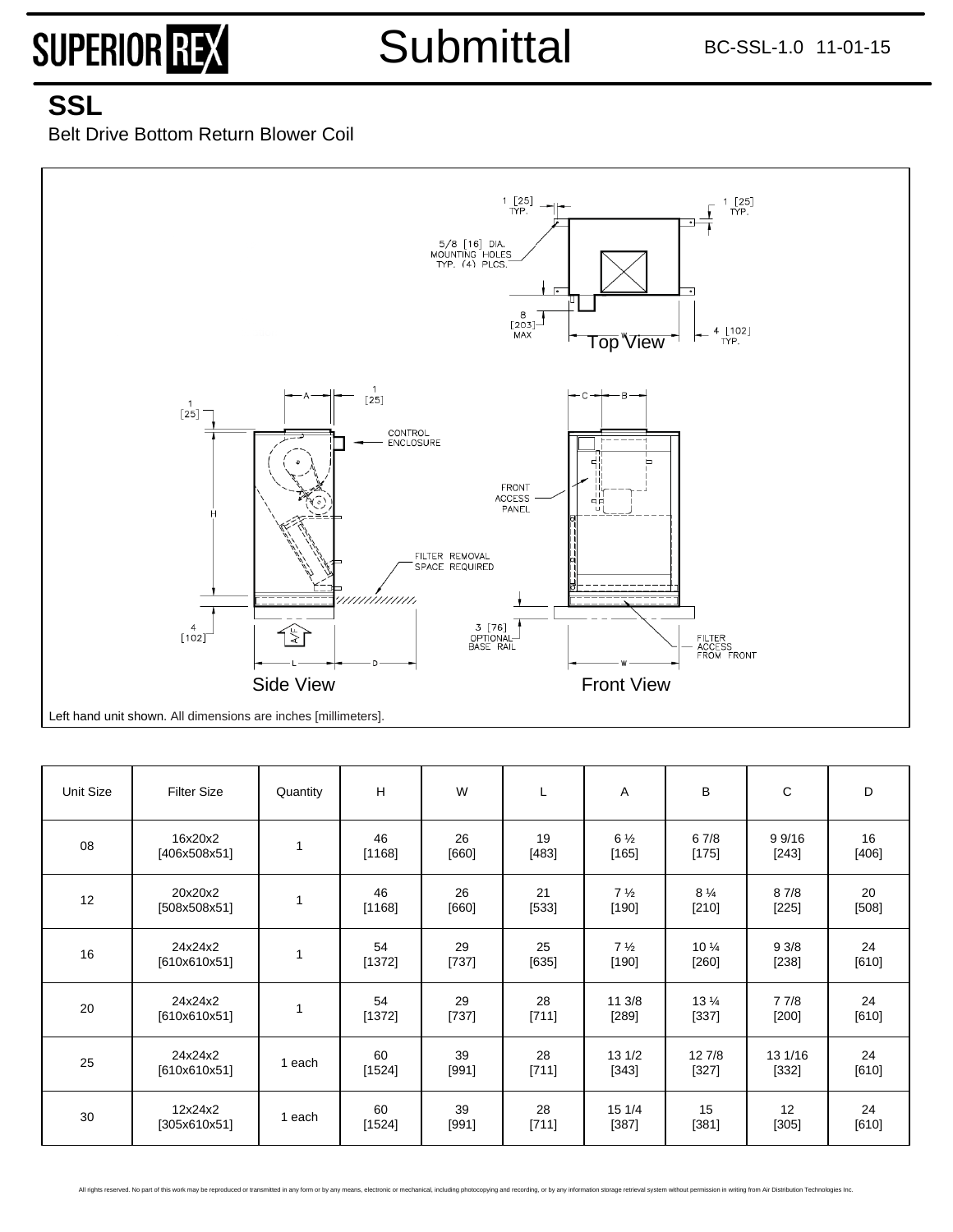## Submittal BC-SSL-2.0 11-01-15



| Unit Size | <b>Filter Size</b>      | Quantity | H              | W             | ┗             | Α                 | B                 | C                         | D             |
|-----------|-------------------------|----------|----------------|---------------|---------------|-------------------|-------------------|---------------------------|---------------|
| 08        | 16x20x2<br>[406x508x51] | 1        | 46<br>[1168]   | 26<br>[660]   | 19<br>[483]   | 87/8<br>$[226]$   | 11 7/8<br>$[302]$ | 7 1/16<br>$[180]$         | 16<br>$[406]$ |
| 12        | 20x20x2<br>[508x508x51] | 1        | 46<br>[1168]   | 26<br>$[660]$ | 21<br>[533]   | 87/8<br>$[226]$   | 11 7/8<br>[302]   | 7 1/16<br>$[180]$         | 20<br>$[508]$ |
| 16        | 24x24x2<br>[610x610x51] | 1        | 54<br>[1372]   | 29<br>$[737]$ | 25<br>$[635]$ | 10 7/8<br>$[277]$ | 12<br>[305]       | $8\frac{1}{2}$<br>$[216]$ | 24<br>$[610]$ |
| 20        | 24x24x2<br>[610x610x51] | 1        | 54<br>$[1372]$ | 29<br>[737]   | 28<br>[711]   | 13 7/8<br>[353]   | 14<br>[356]       | $7\frac{1}{2}$<br>$[190]$ | 24<br>$[610]$ |
| 25        | 24x24x2<br>[610x610x51] | 1 each   | 60<br>[1524]   | 39<br>[991]   | 28<br>[711]   | 13 7/8<br>$[353]$ | 16 5/8<br>$[422]$ | 11 1/16<br>[281]          | 24<br>[610]   |
| 30        | 12x24x2<br>[305x610x51] | 1 each   | 60<br>[1524]   | 39<br>[991]   | 28<br>[711]   | 15 5/8<br>$[397]$ | 16 5/8<br>$[422]$ | 11 1/16<br>$[281]$        | 24<br>$[610]$ |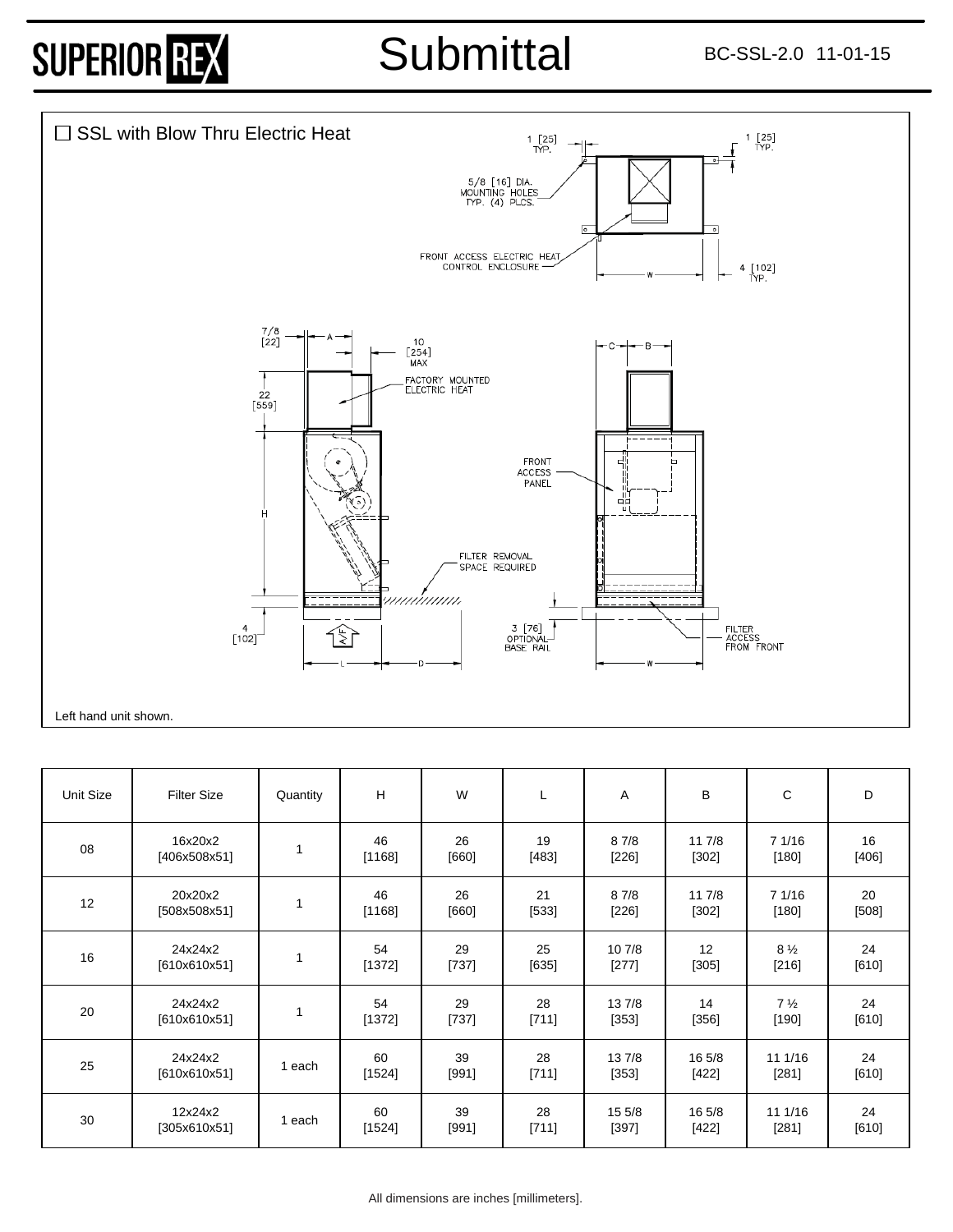### □ Return Plenum



| Unit Size | A       | B     | C-Opening |
|-----------|---------|-------|-----------|
| 08        | 19      | 26    | 9x16      |
|           | [483]   | [660] | [229x406] |
| 12        | 21      | 26    | 9x18      |
|           | [533]   | [660] | [229x457] |
| 16        | 25      | 29    | 9x22      |
|           | $[635]$ | [737] | [229x559] |
| 20        | 28      | 29    | 12x22     |
|           | [711]   | [737] | [305x559] |
| 25        | 28      | 39    | 12x25     |
|           | [711]   | [991] | [305x635] |
| 30        | 28      | 39    | 12x25     |
|           | [711]   | [991] | [305x635] |

#### **NOTES:**

1. Bottom and back panels are fixed.

2. Both side panels are removable and can be used to cover the front opening.

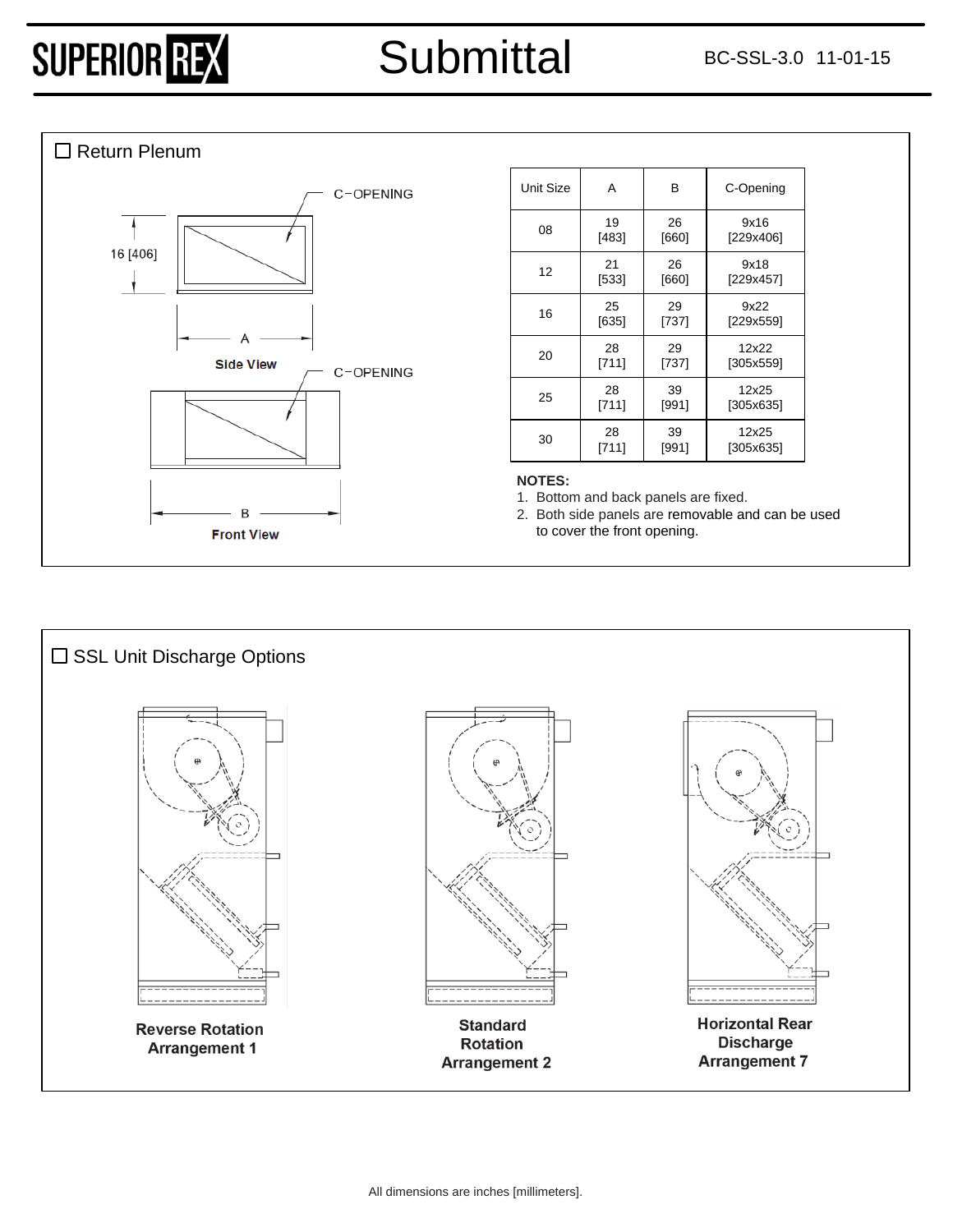### Submittal BC-SSL-4.0 11-01-15



| Unit Size | Α             | B             | $\mathsf C$              | Supply Grille      | <b>NOTES:</b><br>1. Discharge plenum sh<br>2. Discharge plenum in<br>discharge grille mour |
|-----------|---------------|---------------|--------------------------|--------------------|--------------------------------------------------------------------------------------------|
| 08        | 19<br>[483]   | 26<br>[660]   | 12 <sup>°</sup><br>[305] | 18x8<br>[457x203]  | 3. Discharge plenum ma<br>through electric heat.                                           |
| 12        | 21<br>[533]   | 26<br>$[660]$ | 12 <sup>2</sup><br>[305] | 22x8<br>[559x203]  |                                                                                            |
| 16        | 25<br>$[635]$ | 29<br>[737]   | 14<br>[356]              | 24x10<br>[610x254] |                                                                                            |
| 20        | 28<br>[711]   | 29<br>[737]   | 16<br>[406]              | 24x12<br>[610x305] |                                                                                            |
| 25        | 28<br>[711]   | 39<br>[991]   | 16<br>[406]              | 30x12<br>[762x305] |                                                                                            |
| 30        | 28<br>[711]   | 39<br>[991]   | 16<br>$[406]$            | 36x12<br>[914x305] |                                                                                            |

#### **NOTES:**

- 1. Discharge plenum shipped attached to unit.
- 2. Discharge plenum includes double deflection discharge grille mounted on front as shown.
- 3. Discharge plenum may not be combined with blow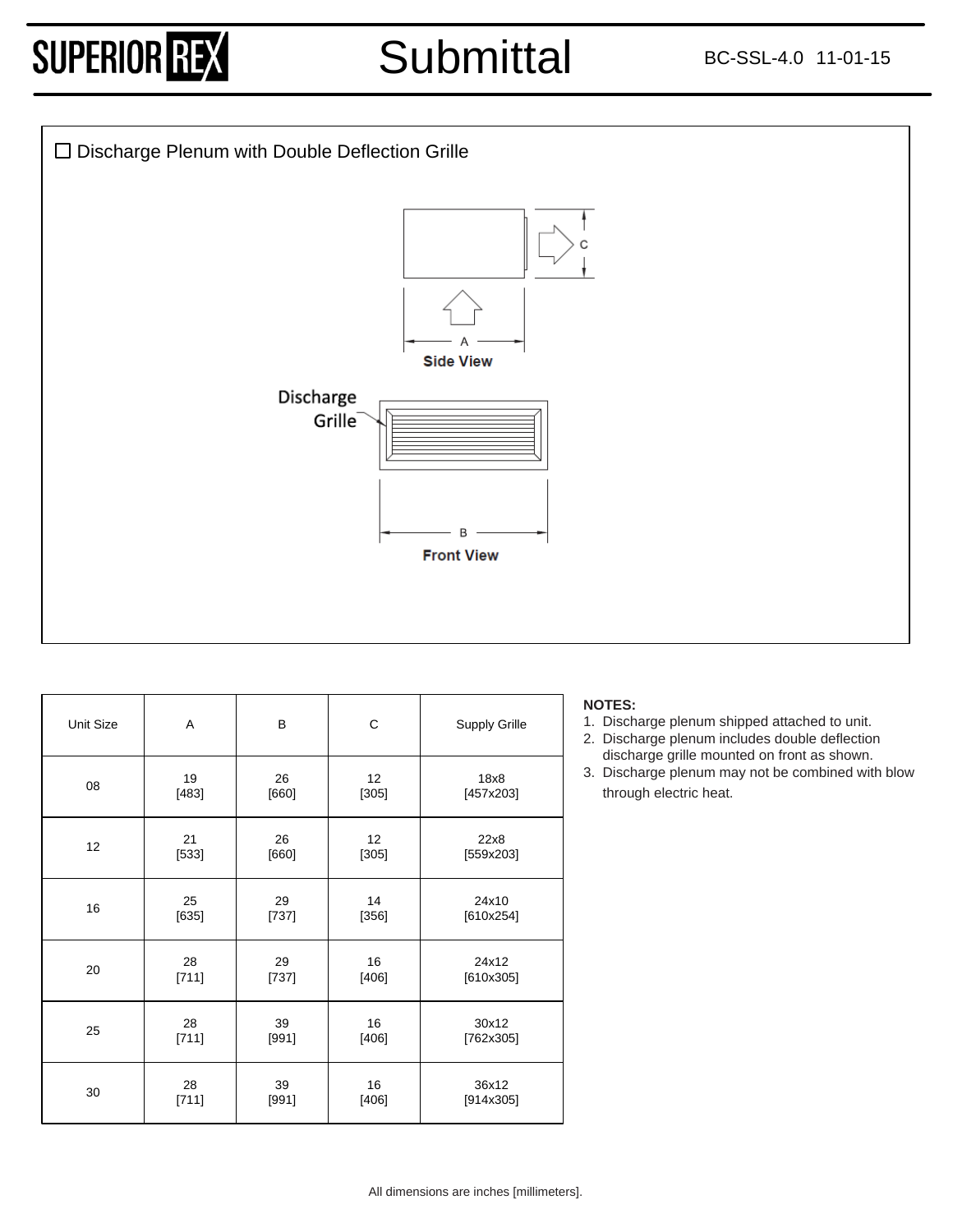# Submittal BC-SSL-5.0 11-01-15

 $2[51]$ 



|           |       |         |         |         |         |                |                  | Weight         |                |                                                                                                                                                                                                                                                                                                                                                                                                                                                                                                                                                                                                                                                                    |  |
|-----------|-------|---------|---------|---------|---------|----------------|------------------|----------------|----------------|--------------------------------------------------------------------------------------------------------------------------------------------------------------------------------------------------------------------------------------------------------------------------------------------------------------------------------------------------------------------------------------------------------------------------------------------------------------------------------------------------------------------------------------------------------------------------------------------------------------------------------------------------------------------|--|
| Unit Size | A     | В       | С       | D       | Е       |                | <b>Hot Water</b> |                | Steam          |                                                                                                                                                                                                                                                                                                                                                                                                                                                                                                                                                                                                                                                                    |  |
|           |       |         |         |         |         | 1 Row          | 2 Row            | 1 Row          | 2 Row          | $[kg] % \begin{center} % \includegraphics[width=\linewidth]{imagesSupplemental_3.png} % \end{center} % \caption { % \textit{DefNet} of the \textit{DefNet} dataset. % Note that the \textit{DefNet} and \textit{DefNet} dataset. % Note that the \textit{DefNet} and \textit{DefNet} dataset. % Note that the \textit{DefNet} and \textit{DefNet} dataset. % Note that the \textit{DefNet} and \textit{DefNet} dataset. % Note that the \textit{DefNet} and \textit{DefNet} dataset. % Note that the \textit{DefNet} and \textit{DefNet} dataset. % Note that the \textit{DefNet} and \textit{DefNet} dataset. % Note that the \textit{DefNet} and \textit{DefNet$ |  |
| 08        | 19    | 26      | 12      | 15      | 20      | $2\frac{3}{4}$ | $2\frac{3}{4}$   | $2\frac{3}{4}$ | $2\frac{3}{4}$ | 35                                                                                                                                                                                                                                                                                                                                                                                                                                                                                                                                                                                                                                                                 |  |
|           | [483] | [660]   | $[305]$ | [381]   | $[508]$ | $[70]$         | $[70]$           | $[70]$         | $[70]$         | $[16]$                                                                                                                                                                                                                                                                                                                                                                                                                                                                                                                                                                                                                                                             |  |
| 12        | 21    | 26      | 12      | 17      | 20      | $2\frac{3}{4}$ | $2\frac{3}{4}$   | $2\frac{3}{4}$ | $2\frac{3}{4}$ | 37                                                                                                                                                                                                                                                                                                                                                                                                                                                                                                                                                                                                                                                                 |  |
|           | [533] | [660]   | $[305]$ | [432]   | $[508]$ | $[70]$         | $[70]$           | $[70]$         | $[70]$         | $[17]$                                                                                                                                                                                                                                                                                                                                                                                                                                                                                                                                                                                                                                                             |  |
| 16        | 25    | 29      | 14      | 21      | 23      | $2\frac{3}{4}$ | 3                | $2\frac{3}{4}$ | $3\frac{1}{4}$ | 49                                                                                                                                                                                                                                                                                                                                                                                                                                                                                                                                                                                                                                                                 |  |
|           | [635] | $[737]$ | $[356]$ | $[533]$ | [584]   | $[70]$         | $[76]$           | [70]           | $[83]$         | $[22]$                                                                                                                                                                                                                                                                                                                                                                                                                                                                                                                                                                                                                                                             |  |
| 20        | 28    | 29      | 14      | 24      | 23      | $2\frac{3}{4}$ | 3                | $3\frac{1}{4}$ | $3\frac{1}{4}$ | 53                                                                                                                                                                                                                                                                                                                                                                                                                                                                                                                                                                                                                                                                 |  |
|           | [711] | [737]   | [356]   | [610]   | [584]   | $[70]$         | $[76]$           | $[83]$         | $[83]$         | $[24]$                                                                                                                                                                                                                                                                                                                                                                                                                                                                                                                                                                                                                                                             |  |
| 25        | 28    | 39      | 18      | 24      | 33      | $2\frac{3}{4}$ | 3                | $3\frac{1}{4}$ | $3\frac{3}{4}$ | 76                                                                                                                                                                                                                                                                                                                                                                                                                                                                                                                                                                                                                                                                 |  |
|           | [711] | [991]   | [457]   | [610]   | [838]   | $[70]$         | $[76]$           | $[83]$         | $[95]$         | $[35]$                                                                                                                                                                                                                                                                                                                                                                                                                                                                                                                                                                                                                                                             |  |
| 30        | 28    | 39      | 18      | 24      | 33      | 3              | $3\frac{1}{4}$   | $3\frac{3}{4}$ | $3\frac{3}{4}$ | 80                                                                                                                                                                                                                                                                                                                                                                                                                                                                                                                                                                                                                                                                 |  |
|           | [711] | [991]   | $[457]$ | $[610]$ | $[838]$ | $[76]$         | $[83]$           | $[95]$         | $[95]$         | $[36]$                                                                                                                                                                                                                                                                                                                                                                                                                                                                                                                                                                                                                                                             |  |

### Coil Connection Sizes

|           |        | <b>Hot Water</b> |        | Steam      |        |            |  |
|-----------|--------|------------------|--------|------------|--------|------------|--|
| Unit Size | 1 Row  | 2 Row            |        | 1 Row      | 2 Row  |            |  |
|           |        |                  | Supply | Condensate | Supply | Condensate |  |
| 08        | 5/8    | 5/8              | 11/8   | 7/8        | 11/8   | 7/8        |  |
|           | $[16]$ | [16]             | $[29]$ | $[22]$     | $[29]$ | $[22]$     |  |
| 12        | 5/8    | 5/8              | 11/8   | 7/8        | 11/8   | 7/8        |  |
|           | $[16]$ | [16]             | $[29]$ | [22]       | $[29]$ | $[22]$     |  |
| 16        | 5/8    | 5/8              | 11/8   | 7/8        | 13/8   | 11/8       |  |
|           | $[16]$ | $[16]$           | [29]   | $[22]$     | $[35]$ | $[29]$     |  |
| 20        | 5/8    | 5/8              | 13/8   | 11/8       | 13/8   | 11/8       |  |
|           | [16]   | [16]             | $[35]$ | [29]       | $[35]$ | $[29]$     |  |
| 25        | 5/8    | 7/8              | 13/8   | 11/8       | 15/8   | 11/8       |  |
|           | [16]   | [22]             | $[35]$ | [29]       | $[41]$ | $[29]$     |  |
| 30        | 7/8    | 7/8              | 15/8   | 11/8       | 15/8   | 11/8       |  |
|           | [22]   | [22]             | [41]   | [29]       | $[41]$ | $[29]$     |  |

### **NOTES:**

- 1. This section required with 6 row cooling in conjunction with hot water and all steam heating.
- 2. Weight with 2 row dry coil.
- 3. Coil connection dimension + 1/2" [13mm].
- 4. Hot Water Coils: Supply, bottom; Return, top.
- 5. Steam Coils: Supply, top; Condensate, bottom.
- 6. Discharge section may not be combined with blow thru electric heat.

All dimensions are inches [millimeters].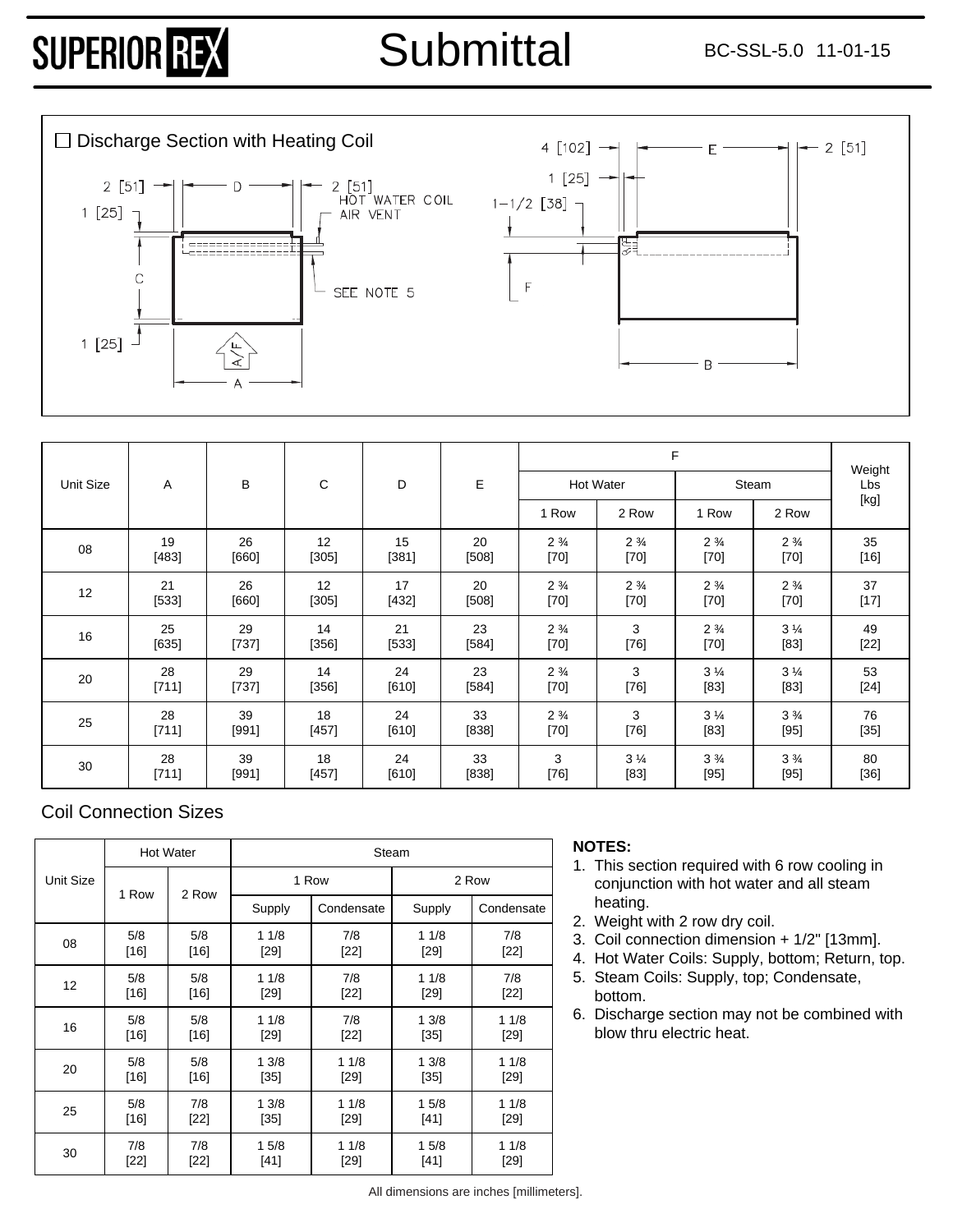SSL is available with hot water, chilled water, direct expansion (DX), and standard steam coils for specific  $\textsf{Coll} \textsc{}\textsf{SSL}$  is available with hot water, chilled water, dire<br>application. Coils are AHRI certified and labeled.

|             |        | <b>COIL TYPE</b> |              |        |        |        |              |        |                    |        |       |        |  |  |  |
|-------------|--------|------------------|--------------|--------|--------|--------|--------------|--------|--------------------|--------|-------|--------|--|--|--|
| UNIT        |        |                  | <b>WATER</b> |        |        |        | <b>STEAM</b> |        | <b>REFRIGERANT</b> |        |       |        |  |  |  |
| <b>SIZE</b> | 1 ROW  | 2 ROW            | 4 ROW        | 6 ROW  |        | 1 ROW  |              | 2 ROW  |                    | 4 ROW  | 6 ROW |        |  |  |  |
|             |        |                  |              |        | STM.   | COND.  | STM.         | COND.  | LIQ.               | SUCT.  | LIQ.  | SUCT.  |  |  |  |
| 08          | 5/8"   | 5/8"             | 7/8"         | 7/8"   | 1 1/8" | 7/8"   | 11/8"        | 7/8"   | 5/8"               | 5/8"   | 5/8"  | 5/8"   |  |  |  |
|             | [16]   | [16]             | [22]         | $[22]$ | [29]   | [22]   | [29]         | [22]   | [16]               | [16]   | [16]  | [16]   |  |  |  |
| 12          | 5/8"   | 5/8"             | 7/8"         | 7/8"   | 1 1/8" | 7/8"   | 11/8"        | 7/8"   | 5/8"               | 7/8"   | 5/8"  | 7/8"   |  |  |  |
|             | [16]   | [16]             | $[22]$       | $[22]$ | [29]   | $[22]$ | [29]         | $[22]$ | [16]               | $[22]$ | [16]  | $[22]$ |  |  |  |
| 16          | 5/8"   | 5/8"             | 7/8"         | 11/8"  | 11/8"  | 7/8"   | 13/8"        | 11/8"  | 5/8"               | 7/8"   | 5/8"  | 7/8"   |  |  |  |
|             | [16]   | [16]             | [22]         | $[29]$ | [29]   | [22]   | [35]         | [29]   | [16]               | $[22]$ | [16]  | $[22]$ |  |  |  |
| 20          | 5/8"   | 5/8"             | 7/8"         | 11/8"  | 3/8"   | 11/8"  | 13/8"        | 1 1/8" | 5/8"               | 7/8"   | 5/8"  | 7/8"   |  |  |  |
|             | [16]   | $[16]$           | [22]         | [29]   | [35]   | [29]   | [35]         | [29]   | [16]               | $[22]$ | [16]  | $[22]$ |  |  |  |
| 25          | 5/8"   | 7/8"             | 11/8"        | 13/8"  | 3/8"   | 11/8"  | 15/8"        | 11/8"  | 5/8"               | 7/8"   | 5/8"  | 11/8"  |  |  |  |
|             | [16]   | $[22]$           | [29]         | [35]   | $[35]$ | [29]   | [41]         | [29]   | [16]               | $[22]$ | [16]  | $[29]$ |  |  |  |
| 30          | 7/8"   | 7/8"             | 11/8"        | 13/8"  | 5/8"   | 11/8"  | 15/8"        | 1 1/8" | 5/8"               | 1/8"   | 5/8"  | 11/8"  |  |  |  |
|             | $[22]$ | $[22]$           | [29]         | [35]   | [41]   | [29]   | [41]         | [29]   | [16]               | [29]   | [16]  | [29]   |  |  |  |

### Nominal Coil Connection Sizes

All dimensions are inches [millimeters].

#### **NOTES:**

1.Water coils are based on Standard GPM Circuiting. Consult Titus for applications requiring special circuiting.

2.Refrigerant coil connection sizes for single circuit coils and may vary with application. Contact Titus for double

circuit coils.

3. All dimensional data is outside diameter (O.D.),.

### Electric Heat

|                     |                  |             |                  |      |      |      | <b>ELECTRIC HEAT KW LIMITS</b> |            |      |      |      |      |      |      |
|---------------------|------------------|-------------|------------------|------|------|------|--------------------------------|------------|------|------|------|------|------|------|
| <b>UNIT VOLTAGE</b> |                  |             | <b>Unit Size</b> |      |      |      |                                |            |      |      |      |      |      |      |
|                     | <b>AND PHASE</b> |             |                  | 08   |      | 12   |                                | 16         |      | 20   |      | 25   | 30   |      |
|                     |                  | Min         | Max              | Min  | Max  | Min  | Max                            | <b>Min</b> | Max  | Min  | Max  | Min  | Max  |      |
|                     | 115              | kW          | 3                | 5    | 3    | 5    | 3                              | 5          | 4    | 5    |      |      |      |      |
|                     |                  | <b>AMPs</b> | 26.1             | 43.5 | 26.1 | 43.5 | 26.1                           | 43.5       | 34.8 | 43.5 |      |      |      |      |
| Phase               | 208              | kW          | 3                | 9    | 3    | 9    | 3                              | 9          | 4    | 9    | 6    | 9    | 6    | 9    |
|                     |                  | AMPs        | 14.4             | 43.3 | 14.4 | 43.3 | 14.4                           | 43.3       | 19.2 | 43.3 | 28.8 | 43.3 | 28.8 | 43.3 |
| Single              | 230              | kW          | 3                | 11   | 3    | 11   | 3                              | 11         | 4    | 11   | 6    | 11   | 6    | 11   |
|                     |                  | AMPs        | 13.0             | 47.8 | 13.0 | 47.8 | 13.0                           | 47.8       | 17.4 | 47.8 | 26.7 | 47.8 | 26.1 | 47.8 |
|                     | 277              | kW          | 3                | 13   | 3    | 13   | 3                              | 13         | 4    | 13   | 6    | 13   | 6    | 13   |
|                     |                  | AMPs        | 10.8             | 46.9 | 10.8 | 46.9 | 10.8                           | 46.9       | 14.4 | 46.9 | 21.7 | 46.9 | 21.7 | 46.9 |
|                     | 208              | kW          | 3                | 13   | 3    | 16   | 3                              | 16         | 4    | 16   | 4    | 16   | 4    | 16   |
|                     |                  | AMPs        | 8.3              | 36.1 | 8.3  | 44.4 | 8.3                            | 44.4       | 11.1 | 44.4 | 11.1 | 44.4 | 11.1 | 44.4 |
| Phase               | 230              | kW          | 3                | 13   | 3    | 18   | 3                              | 18         | 4    | 18   | 4    | 18   | 4    | 18   |
|                     |                  | <b>AMPs</b> | 7.5              | 32.6 | 7.5  | 45.2 | 7.5                            | 45.2       | 10.0 | 45.2 | 10.0 | 45.2 | 10.0 | 45.2 |
| Three               | 460              | kW          | 3                | 13   | 3    | 20   | 3                              | 20         | 4    | 26   | 4    | 26   | 4    | 26   |
|                     |                  | AMPs        | 3.8              | 16.3 | 3.8  | 25.1 | 3.8                            | 25.1       | 5.0  | 32.6 | 5.0  | 32.6 | 5.0  | 32.6 |
|                     | 575              | kW          | 3                | 13   | 3    | 20   | 3                              | 20         | 4    | 26   | 4    | 26   | 4    | 26   |
|                     |                  | AMPs        | 3.0              | 13.1 | 3.0  | 20.1 | 3.0                            | 20.1       | 4.0  | 26.1 | 4.0  | 26.1 | 4.0  | 26.1 |

#### **NOTES:**

1. Electric heat sections may be shipped separate for field installation to unit..

2.Standard heater kW limits are maximum per unit size and voltage.

3.Heater should be sized for a maximum leaving air temperature of 104° F.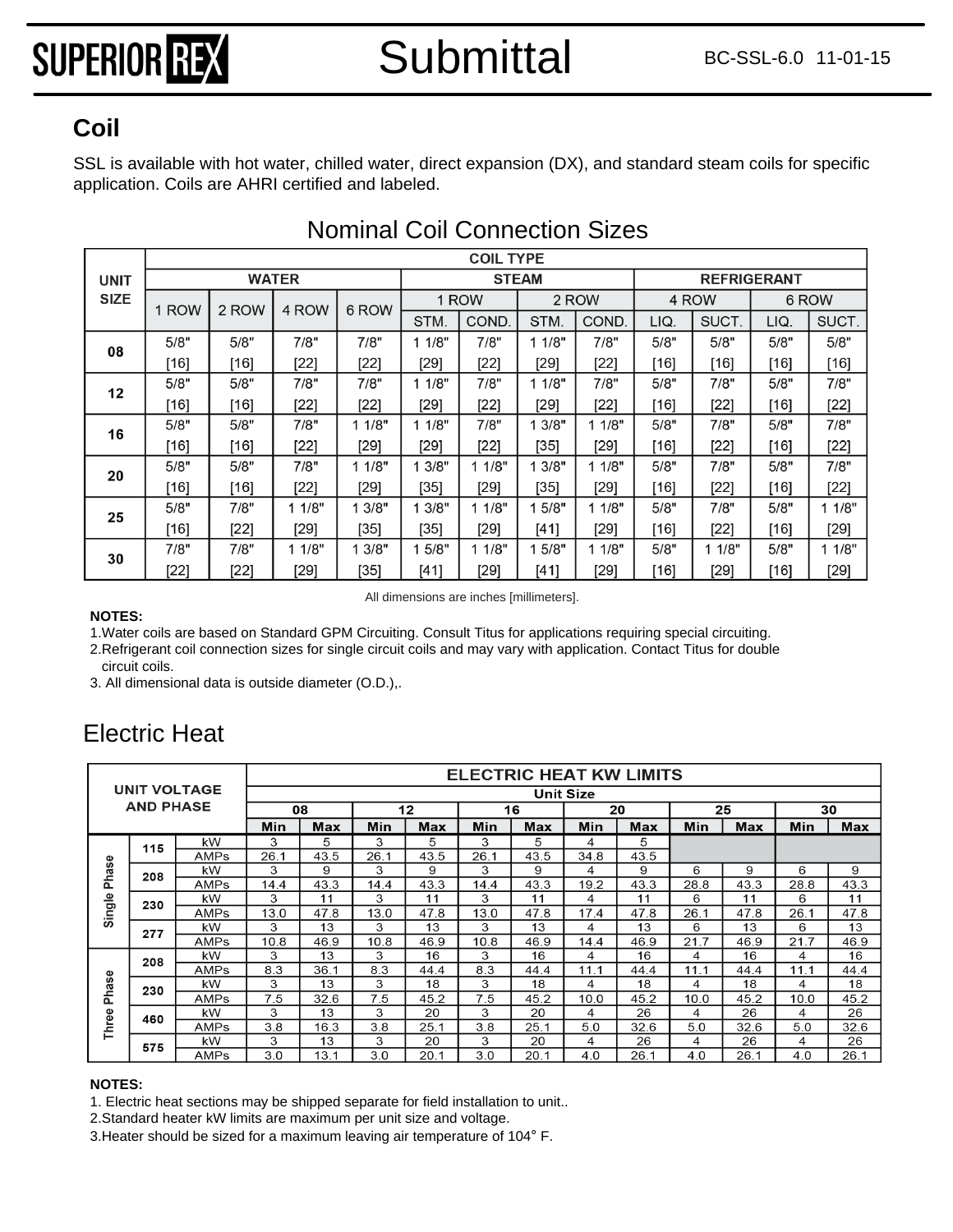### Submittal BC-SSL-7.0 11-01-15

# SUPERIOR REX

### Unit Weight Data

|                  |                                  | <b>UNIT SIZE</b> |              |           |             |              |           |  |  |  |  |
|------------------|----------------------------------|------------------|--------------|-----------|-------------|--------------|-----------|--|--|--|--|
|                  | <b>COMPONENT</b>                 |                  |              |           |             |              |           |  |  |  |  |
|                  |                                  | 08               | $12 \,$      | 16        | 20          | 25           | 30        |  |  |  |  |
|                  | <b>BASIC UNIT</b>                | 125 [57]         | 131 [60]     | 160 [73]  | 167<br>[76] | 231<br>[105] | 236 [107] |  |  |  |  |
|                  | <b>DAMPER SECTION</b>            | 42 [19]          | 53 [24]      | 59 [27]   | 73 [33]     | 91 [41]      | 91 [41]   |  |  |  |  |
|                  | <b>BLOW THRU ELECTRIC HEATER</b> | 42 [19]          | 42 [19]      | 42 [19]   | 50 [23]     | 55 [25]      | 55 [25]   |  |  |  |  |
|                  | <b>DISCHARGE COIL SECTION</b>    | 35 [16]          | 37<br>$[17]$ | 49 [22]   | 53 [24]     | 76 [35]      | 80 [36]   |  |  |  |  |
|                  | <b>SUPPLY PLENUM</b>             | 22 [10]          | 26<br>$[12]$ | 35 [16]   | 38 [17]     | 76 [35]      | 76 [35]   |  |  |  |  |
|                  | <b>RETURN PLENUM (ACB)</b>       | 29 [13]          | 30 [14]      | $33$ [15] | 35 [16]     | 44 [20]      | 44 [20]   |  |  |  |  |
|                  | 1 ROW - DRY                      | 12[5]            | 14 [6]       | 17 [8]    | 21 [10]     | 23 [10]      | 27 [12]   |  |  |  |  |
|                  | ROW - WET                        | 14 [6]           | 17[8]        | 21 [10]   | 26 [12]     | 28 [13]      | 34 [15]   |  |  |  |  |
|                  | 2 ROW - DRY                      | 17 [8]           | 21 [10]      | 26 [12]   | 32 [15]     | 37 [17]      | 43 [20]   |  |  |  |  |
| <b>COIL ROWS</b> | 2 ROW - WET                      | 21 [10]          | $[12]$<br>27 | 33[15]    | 42 [19]     | 48 [22]      | 56 [25]   |  |  |  |  |
|                  | 4 ROW - DRY                      | 29 [13]          | 36 [16]      | 45 [20]   | 57 [26]     | 65 [30]      | 76 [35]   |  |  |  |  |
|                  | 4 ROW - WET                      | 37 [17]          | 47 [21]      | 58 [26]   | 75 [34]     | 86 [39]      | 101 [46]  |  |  |  |  |
|                  | 6 ROW - DRY                      | 40 [18]          | 51 [23]      | 64 [29]   | 81 [37]     | 93 [42]      | 109 [50]  |  |  |  |  |
|                  | 6 ROW - WET                      | 52 [24]          | 66 [30]      | 84 [38]   | 109 [50]    | 124 [56]     | 146 [66]  |  |  |  |  |

#### **NOTES:**

1.Unit weight data is shipping weight in pounds [kilograms].

2.Discharge section includes a 2 row coil.